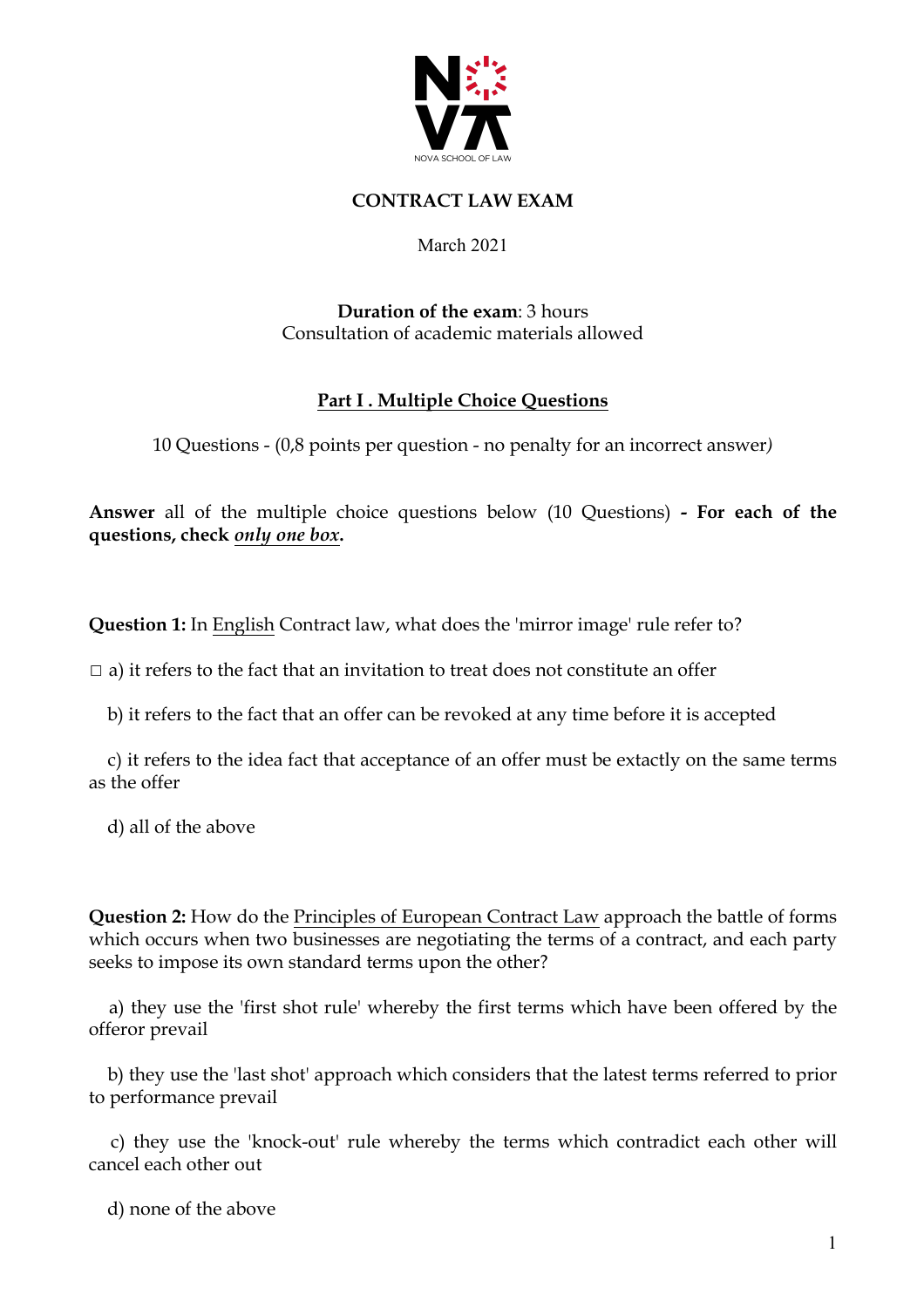

**Question 3:** How did Professor Pollock define the concept of consideration in English Contract Law?

a) consideration can be an act or a forbearance

b) consideration can be a promise to act or a promise to forbear

 c) consideration should be something of value given in exchange of a promise for it to be legally enforceable

d) all of the above

**Question 4:** In the English case of *Partridge vs. Crittenden* (1968), what did Lord Parker mean by 'business sense' when he said: 'I think when one is dealing with advertisements and circulars (...) there is business sense in their being construed as invitations to treat and not offers for sale'?

 a) he was referring to the fact that the seller can no longer decide whether he wants to sell the product after the advertisement has been published.

b) he was referring to the need to protect the customers in contractual relationships.

 c) he was referring to the 'limited sock' argument whereby construing an advertisement as an offer would mean that the advertiser might find him/herself contractually obliged to sell more goods than they in fact owned

d) all of the above

**Question 5:** Consider the following scenario. On 29 November 2019, **A** posted an advertisement in the local newspaper offering a second-hand MacBook Air computer for sale for £500. The next day, **B** went to the address mentioned in the advertisement and presented **A** with £500. However, **A** informed him that he had changed his mind and no longer wished to sell his computer. Which of the following statements most accurately summarise the position in English contract law?

 a) The advertisement posted by **A** in the local newspaper constituted a mere invitation to treat.

b) **B** made an offer to **A** when he handed the £500 to him.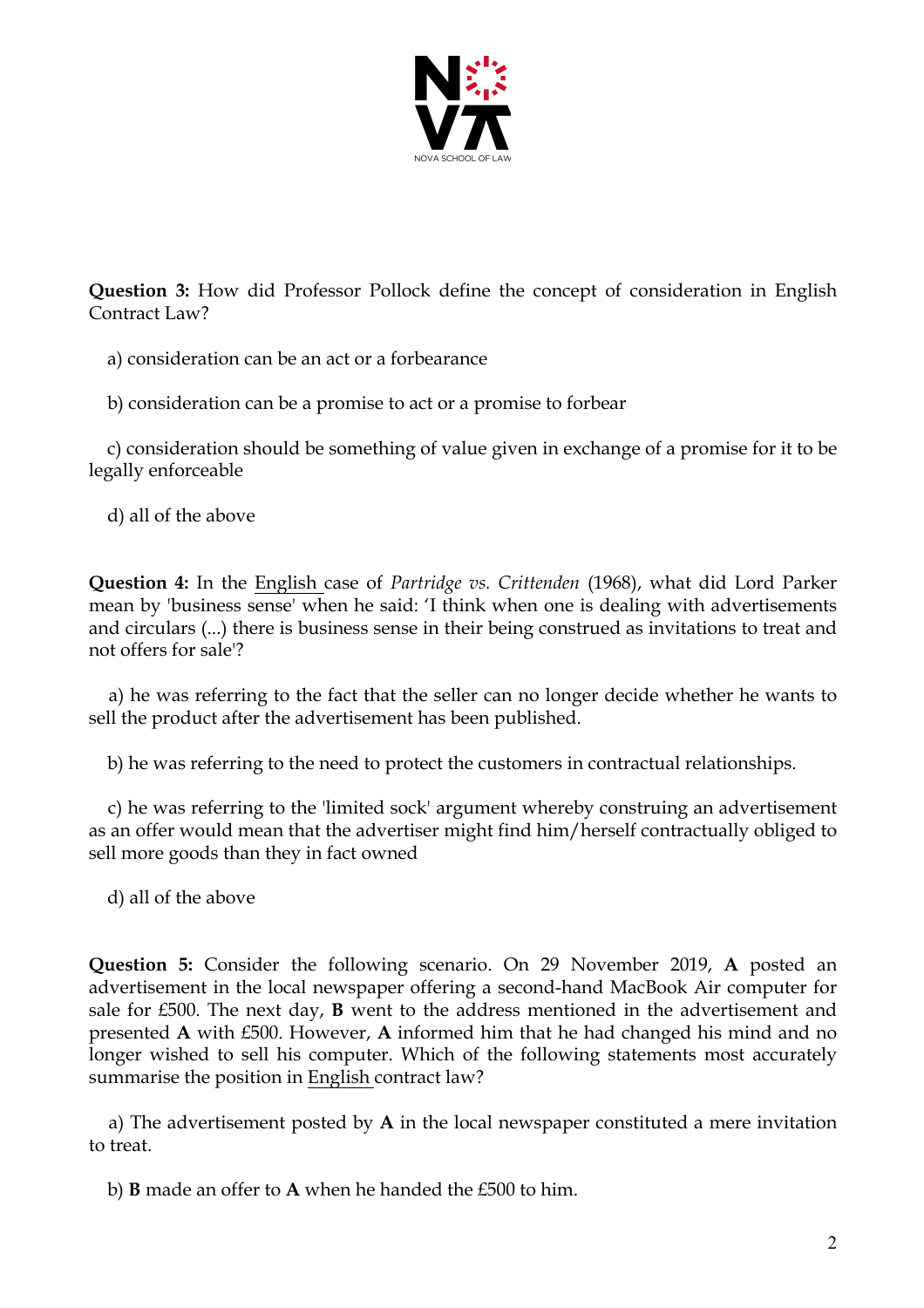

- c) **A** was entitled to change his mind about selling his computer.
- d) all of the above.

**Question 6.** In French law, at which moment in time is acceptance effective?

- a) when the 'meeting of the minds' takes place
- b) acceptance takes effect when and where the acceptance reaches the offeror
- c) the postal rule applies and acceptance takes effect as soon as the letter is posted
- d) all of the above

**Question 7.** What does the 'business efficacy' test developped in the English Moorcock case (1886) refer to?

 a) it refers to the fact that courts will imply a term into a contract where it is something so obvious that it goes without saying

b) it refers to the fact that courts will imply a term into a contract when it is a custom

 c) it refers to the fact that courts will imply a term into a contract that is necessary and obvious to give it business sense.

d) none of the above

**Question 8.** In the English case of *Combe vs. Combe* (1951), what did Lord Denning mean when he said that the doctrine of promissory estoppel could only be used 'as a shield, not as a sword'?

a) that the doctrine of estoppel can only be used as a defence.

b) that the doctrine of promissory estoppel gives rise to a new cause of action.

c) that it would be equitable for the promisor to come back on their promise

d) all of the above.

**Question 9**. In the French case of *Chastan vs. Isler* (1958), the offeror sent a letter to the offeree offering to sell his chalet to the offeree for 2.5 million Francs. The offeree responded that he planned to visit the chalet on 15th or 16th of August that year, and the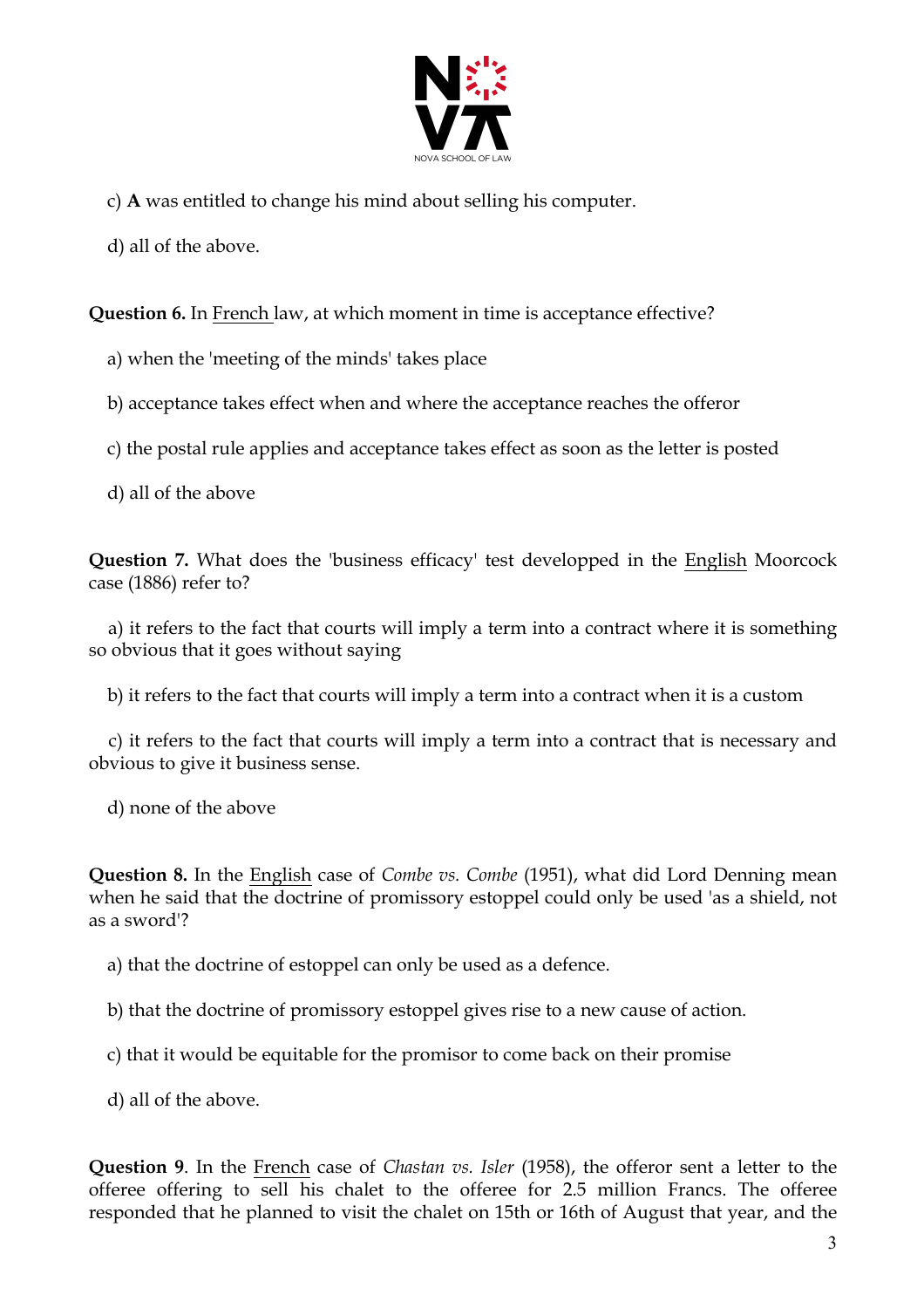

offeror agreed. In the meantime, the offeror sold the chalet to someone else. Which of the following statements accurately reflects what the court held?

 a) the offeror's response constituted a counter-offer and therefore no contract had been formed.

b) the offeror was free to revoke his offer at any time prior to acceptance.

 c) the offeror had implicitly undertaken not to revoke his offer before the offeree's visit of the chalet.

d) all of the above

**Question 10.** Consider the following scenario. A husband and wife were separating and the husband promised to maintain his wife, provided that she took good care of their child. Later, the husband changed his mind and refused to provide any maintenance to the wife. The wife then sought to enforce the promise. Which one of the following statements most accurately summarises the position in English contract law?

 a) The promise is unenforceable because the parties did not have any intentions to create legal relations.

 b) The promise is enforceable because it is supported by valid consideration and the husband clearly intends to be bound.

 c) The promise is unenforceable because the wife has not given consideration and the doctrine of promissory estoppel does not create new causes of action.

d) none of the above

# **Part II . Questions**

# Please **answer 3 and** *only* **3** of the following 5 questions.

### **(4 points per question***)*

**Question 11**: Article 16 of the United Nations Convention on Contracts for the International Sale of Goods (CISG) provides that: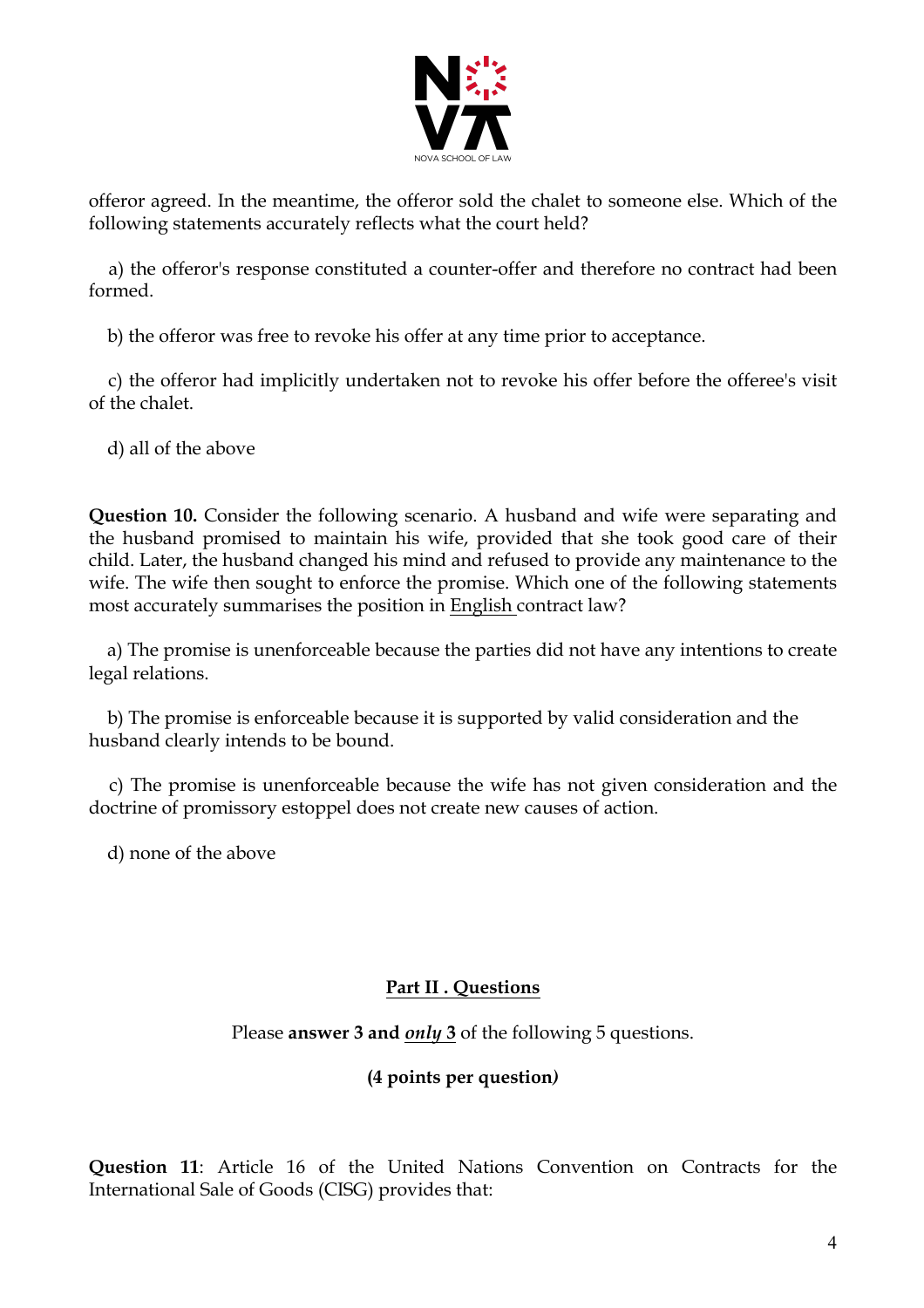

(1) Until a contract is concluded an offer may be revoked if the revocation reaches the offeree before he has dispatched an acceptance.

(2) However, an offer cannot be revoked:

(a) if it indicates, whether by stating a fixed time for acceptance or otherwise, that it is irrevocable; or

(b) if it was reasonable for the offeree to rely on the offer as being irrevocable and the offeree has acted in reliance on the offer.

**Explain and analyse this article** in light of the principles which apply to the revocation of an offer under French, English and Portuguese Contract Laws?

**Question 12**: : In the English case of *Smith vs. Hughes* (1871), Blackburn CJ stated that:

*even if the vendor was aware that the purchaser thought that the article possessed that quality, and would not have entered into the contract unless he had so thought, still the purchaser is bound, unless the vendor was guilty of some fraud or deceit upon him, and that a mere abstinence from disabusing the purchaser of that impression is not fraud or deceit;*  for, whatever may be the case in a court of morals, there is no legal obligation on the vendor *to inform the purchaser that he is under a mistake, not induced by the act of the vendor.*

**Comment this statement** in light to the principles applicable in relation to the duty to disclose in pre-contractual relationships in both English and French Contract Laws. **Illustrate your answer with case law**.

**Question 13:** Article 2:209 of the Principles of European Contract Law entitled "Conflicting General Conditions" provides that:

(1) If the parties have reached agreement except that the offer and acceptance refer to conflicting general conditions of contract, a contract is nonetheless formed. The general conditions form part of the contract to the extent that they are common in substance.

(2) However, no contract is formed if one party:

(a) has indicated in advance, explicitly, and not by way of general conditions, that it does not intend to be bound by a contract on the basis of paragraph (1); or

(b) without delay, informs the other party that it does not intend to be bound by such contract.

(3) General conditions of contract are terms which have been formulated in advance for an indefinite number of contracts of a certain nature, and which have not been individually negotiated between the parties.